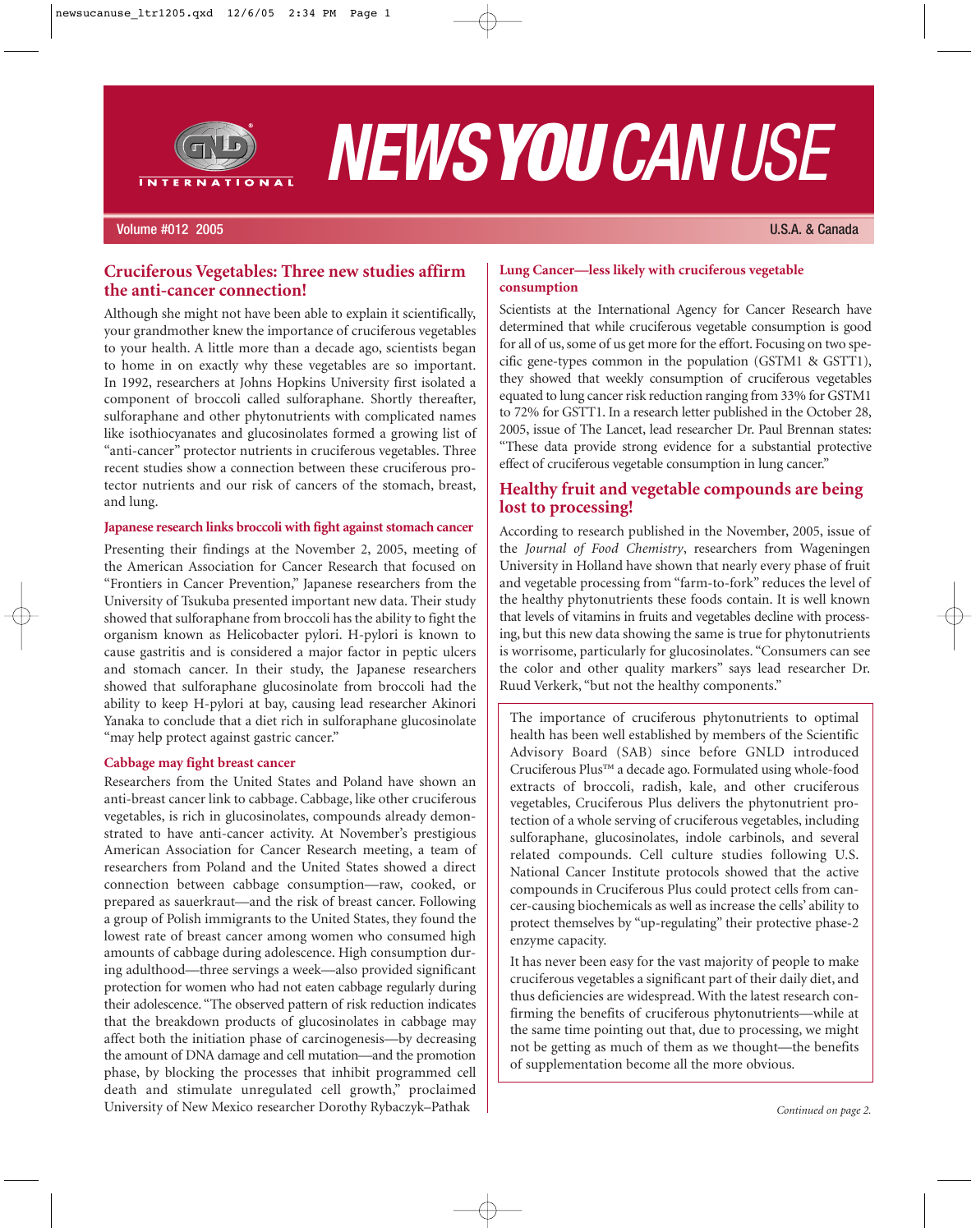Factoid: In an article published in the November 19,, 2005, issue of the British medical journal *The Lancet* (Vol. 366, Number 9499), Harvard University researchers show that low fruit and vegetable consumption is the third leading cause of cancer worldwide, right behind smoking and alcohol consumption. .

# **Omega-3 fatty acids boost heart health protection of statins**

Research presented at the November, 2005, American Heart Association Scientific meeting showed that omega-3 fatty acids are "heart smart" even for those already taking a statin drug such as Lipitor, Crestor, or Zocor. The data came from 18,645 participants in a long-term study investigating the effects of the omega-3 fatty acid EPA (eicosapentaenoic acid) plus statins versus statins alone. The results showed that the combination of statins plus EPA provided a 19% reduction in a variety of adverse heart events compared to the statin-only group. Dr. Mitsuhiro Yokoyama, chief of Cardiovascular and Respiratory Medicine at the Kobe University Graduate School of Medicine, concludes, "These results appear to justify the use of fish oil/omega-3 fatty acids since they can add to the beneficial effects." The researchers also pointed to evidence that the beneficial effects of EPA and statins are even more convincing for people with a history of coronary artery disease.

The importance of omega-3 fatty acids to cardiovascular health is one of the driving forces behind GNLD's Omega III Salmon Oil and Omega III™ Concentrate. Both products deliver the same amount of EPA found in a serving a fresh fish and in exactly the same bio-functional form. Imbalances in the average dietary fatty acid consumption, resulting from far too little omega-3 fatty acids intake, undermine optimal health on several levels. Cardiovascular health should remain a very high priority, and we all need to exercise heart-healthy choices. But a complete, health-affirming strategy *must* include supplementation and GNLD's Omega III supplements have been researched and developed to bridge dietary gaps.

*Note: Anyone under the care of a physician for serious cardiovascular health concerns should make sure to advise that person of any decisions to make dramatic changes in fish consumption or omega-3 supplementation.*

# **Soy protein and women: Important study reaffirms the connection**

According to researchers from Johns Hopkins University presenting data at the November 15 meeting of the American Heart Association (AHA), consuming soy protein (20 grams per day for 6 weeks) reduced two strong indicators for coronary heart disease in postmenopausal African American women. The study, which followed 216 Caucasian and African-American women, was funded by the National Heart, Lung, and Blood Institute (NHLBI). The results show that LDL-cholesterol and another cholesterol marker known as LDL-P (P=particle number) were decreased in women taking soy protein, regardless of age or race. With an estimated 44.7% of African American women having some form of cardiovascular disease, this message is of particular importance.

GNLD has known the value of soy proteins to a healthy diet for decades. Anyone looking to add the heart-health advantages of soy proteins to their diet can find it in many GNLD protein supplements. Our 100% Vegetarian Protein supplement provides the most with 16 grams per serving, while a serving of our GR2 Control® Meal Replacement Protein Shake delivers 10 grams.

# **High fat/low carb diets rob energy stores in the heart!**

Oxford University researchers presenting at the November American Heart Association Scientific meeting advised that high fat/low carb diets, such as the once popular Atkins diet, actually undermine the heart's energy stores. "The heart requires energy for contractions," explained Dr. Damian Tyler. "You do see similar patterns in a more severe form in patients with heart failure, and type 2 diabetics also suffer from lower energy stores." The longterm meaning of this research will take some time to define. It is clear, however, that high fat/low carb diets do affect the heart.

# **High protein and less carbohydrate may cut heart risk**

Another study presented at the American Heart Association Scientific meeting, and published in the November 16, 2005, issue of *JAMA* (Journal of the American Medical Association – vol. 294, pp 2455-2464) looked at the value of replacing carbs in the diet with protein. Comparing a controlled diet rich in carbohydrates to the same diets but with 10% of those carb calories replaced with protein or olive oil, the Johns Hopkins University researchers discovered a protein advantage. Each diet was found to lower blood pressure and LDL cholesterol and reduce coronary heart disease risk. Overall, though, the protein-rich diet showed the greatest heart protection benefit with a 21% risk reduction, compared to 16% for the carb diet. Additionally, the protein diet had a direct benefit on triglyceride levels, reducing them more than either of the other two diets.

The importance of balanced protein/fat/carbohydrates ratios in the diet is a fundamental scientific concept behind GNLD's GR2 Control Meal Replacement Protein Shakes and the entire GR2 Control Weight Loss Program. SAB members knew at the outset of the development of the GR<sup>2</sup> program that striking the correct balance was critical. They strove for a balance that not only supports optimal weight loss, but also delivers just enough carbohydrates to control Glycemic Response (GR) without compromising carbohydrate energy stores for key muscle functions, such as heart contractions. As a result, GR<sup>2</sup> Control users report not only great weight loss, but also better blood sugar, better cholesterol control, and more energy throughout the day.

Factoid: According to a recent report from The Natural Marketing Institute (NMI), consumers are getting the message about the importance of diet to health, but are not following through with behavior. While 86% of consumers believe there is a definite connection between diet and health, less than 50% select foods on that basis, while 45% say they know they should make healthier food choices but don't!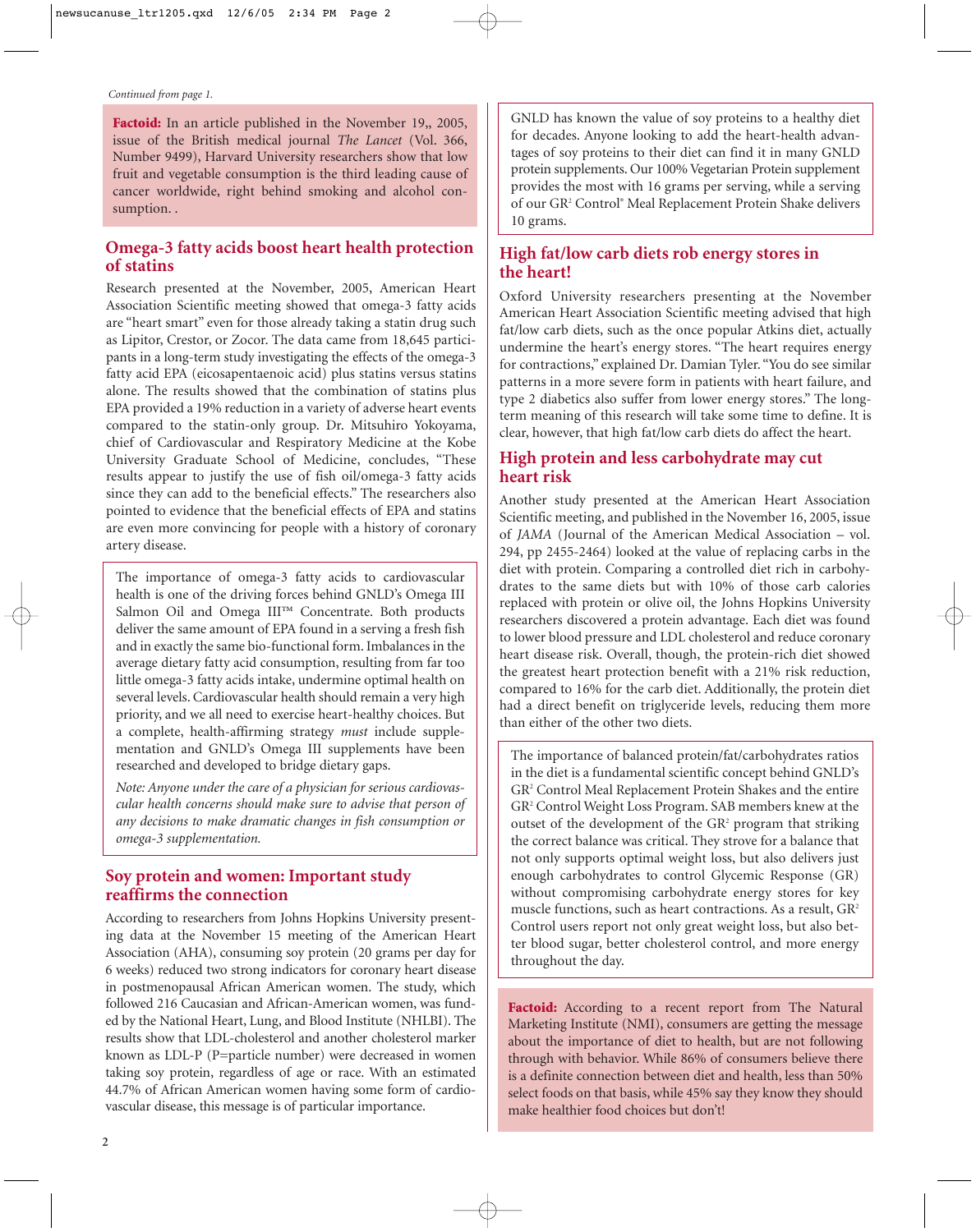# **Calcium & Athletic Performance**

As modern athletes look toward more specialized nutritional support to gain a competitive edge, they often overlook some very basic nutrients that are needed for peak performance.

#### **Roles of calcium**

Sure, it's important for athletes to focus on specific nutrients they think may help improve performance, but all too often they forget the more obvious nutrients—the mineral calcium, for example. Calcium, as everyone knows, is critical for the proper development and maintenance of bones and teeth. For the athlete, however, calcium plays very powerful roles in performance, as well..

Calcium is necessary for muscle contraction, heartbeat regulation, nerve impulse conduction, and even hormone activity for energy production. All of these physiological actions are fundamental to top athletic performance.<sup>1</sup>

#### **Athletes' need for calcium**

Calcium levels in blood are strictly maintained by the body, and even the slightest decline in circulation can have negative consequences. Here's a common example: When athletes train and compete, they often fall prey to muscle cramps. In many cases, they turn to electrolyte-replacement "sports" drinks, but they often fail to consider how important calcium is to preventing and eliminating muscle cramps. To reduce the occurrence of debilitating cramps, calcium supplementation is particularly important for endurance athletes, or those participating in hot weather activities. .

#### **Female athletes' risks**

While the short-term effect of inadequate calcium intake is cause for concern, the long-term effects can have a direct impact on overall health, and this especially true for women. It is well

documented that female athletes in weight-controlled sports and endurance sports traditionally have low calcium intakes. Additionally, female athletes on a vegan diet are chronically deficient in daily calcium intake.<sup>2</sup> The most prominent long-term consequence is decreased bone density. In fact, women who are lifetime exercisers and practice chronic calorie restriction have elevated rates of osteoporosis.<sup>2</sup> Female athletes who have amenorrhea (abnormal or absent monthly cycle) have much higher rates of osteopenia (mild rate of bone loss that is a strong pre-indicator of osteoporosis) than those that don't. The problem is traditional sources of calcium in the diet for women—milk and dairy products—are being replaced by non-calcium-sourced soft drinks.<sup>3</sup> So it's absolutely essential that women meet their daily calcium needs through a combination of calcium-rich foods and high quality calcium supplements.

#### **Calcium for life**

Athletes and those with active lifestyles need to make sure their diets have all the nutrients needed for optimum performance, including the obvious—but often overlooked—calcium. While athletic performance may be important, good nutrition is key to something that matters even more—overall long-term health!

#### **References**

- 1 *Nutrition in Exercise and Sport*, Wolinksky, I.; CRC Press, Third Edition.
- 2 "Osteoporosis: Understanding Key Risk Factors and Therapeutic Options," Beck, Belinda R., PhD, Shoemaker, Rebecca, MD; *The Physician and Sports Medicine*, Volume 28, No 2, Feb. 2000.
- 3 "Maternal Milk Consumption Predicts the Tradeoff between Milk and Soft Drinks in Young Girls' Diets," Fisher, Jennifer Orlet, Mitchell, Diane C., Smiciklas-Wright, Helen, Birch, Leann Lipps, *Journal of Nutrition*, Volume 131:246-250, 2001.



# **SAB HAS THE ANSWERS:**

# **Q. Please explain the difference between the "good" estrogen and the "bad" estrogen, as described in the Cruciferous Plus literature.**

**A.** These two types of estrogen, both present in the human body, differ in chemical structure. Studies have shown that a form of estrogen commonly known as "bad" estrogen is higher in women who develop breast cancer. Conversely, "good" estrogen has been associated with a lower risk of developing breast cancer. The nutritive properties of cruciferous vegetables inhibit the potentially carcinogenic actions of "bad" estrogen.

# **Q. Why does GNLD use soy protein isolate and not whole soy in NouriShake®?**

**A.** GNLD uses soy isolates in NouriShake and other protein supplements because they deliver high quality protein and isoflavones whole soybean. The advantage of soy isolate is that it contains protein and specific elements of the phytonutrient value of whole soybeans in a concentrated form. Our soy isolates contain the same spectrum of isoflavones as found in whole soybeans, but soy isolates deliver more protein and isoflavones with fewer calories and fat on a gramfor-gram basis than whole soybeans.

# **Q. Did Dr. Hooper and Dr. Carughi use three capsules of GNLD's Carotenoid Complex in the study that was published in the** *American Journal of Clinical Nutrition***?**

**A.** The study Dr. Hooper and Dr. Carughi published in the *AJCN* was a bioavailability study, meant to demonstrate that the carotenoids in GNLD's Carotenoid Complex are digested and absorbed into the blood stream. Since it was a short supplementation period of four weeks, six capsules per day of our Carotenoid Complex were used. needed for the product without the unnecessary fractions of the *Complex were used.* Continued on page 4.